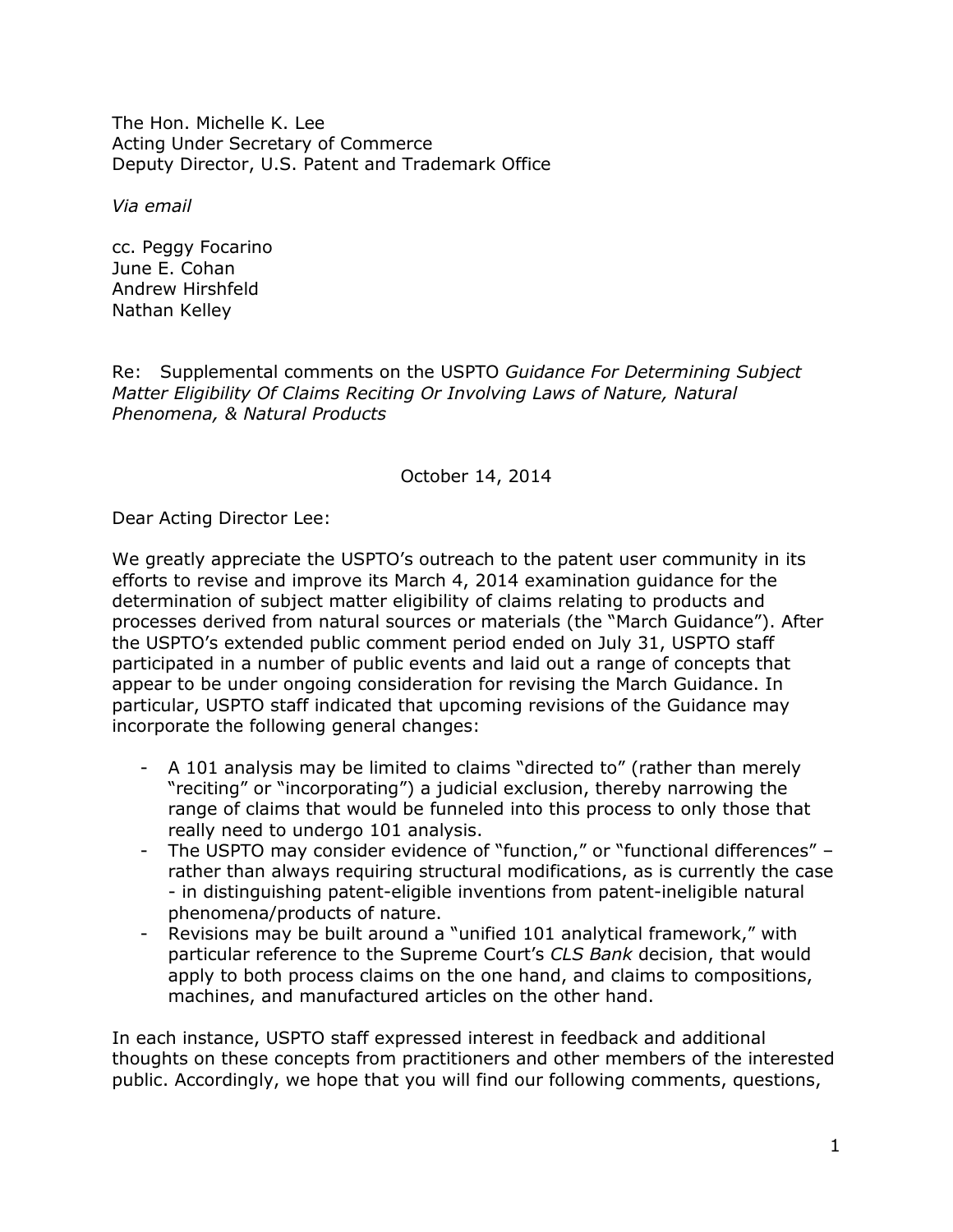and recommendations helpful as you work towards revising and finalizing the Guidance.

## **Opportunity for public comment:**

We strongly recommend that the USPTO should publish its proposed revisions and provide an opportunity for public feedback before the Revised Guidance is finalized and implemented by examiners. Such an opportunity for comment and suggestions for additional refinement would be helpful in further improving the Guidance and ensuring that it reflects the current state of the law as accurately as possible. Additional opportunities for input by the interested public would at any rate be more likely to increase acceptance of such a Revised Guidance by the patent user community. While we understand that examiners and applicants feel a sense of urgency, we believe that the benefits of a reasonable public opportunity to comment on the USPTO's proposed revisions outweigh the benefits of implementing them sooner.

## **New grounds and/or previous grounds no longer applicable:**

Once the Revised Guidance is promulgated, claims that were first rejected under the March Guidance should not get a second action final rejection under the Revised Guidance. Applicants receiving a second 101 rejection under the Revised Guidance, after having received an earlier 101 rejection under the March Guidance, should have an opportunity to respond to new grounds of rejection that are raised by the revisions. Also, we expect that there will be pending applications in which previous grounds of rejection will no longer be applicable under the Revised Guidance – for example because one or more of the "12 factors" earlier applied to the claims were deleted in the Revised Guidance, or because under the Revised Guidance the claim would not be deemed "directed to" a judicial exclusion. In such instances the previous 101 rejection under the March Guidance should be withdrawn.

## **Substantive issues that would benefit from public comment before revisions to the guidance are finalized and implemented:**

With respect to the substance of the upcoming revisions – as best as we can discern it from public statements - we would like to reiterate that we greatly appreciate the Office's high level of public engagement and transparency on the matter. USPTO staff has publicly described the general contours of several substantive revisions to the March Guidance that currently appear to be under consideration inside the Office. Some we find encouraging, some intriguing, some concerning. Some concepts may still be in flux, others may benefit from clarification or refinement so that they can be better understood and accepted by the patent user community when they are finally released. We offer the following observations, recommendations and questions not only in the hope that the USPTO will find them helpful in finalizing the Revised Guidance, but also to illustrate the kinds of issues that could benefit from public comment and dialogue with the USPTO before the Revised Guidance is finalized.

Use of additional caselaw – In framing the March Guidance, the USPTO seems to have focused only on selected Supreme Court cases and has not drawn on all available precedent. Despite being extensively briefed, the Supreme Court has not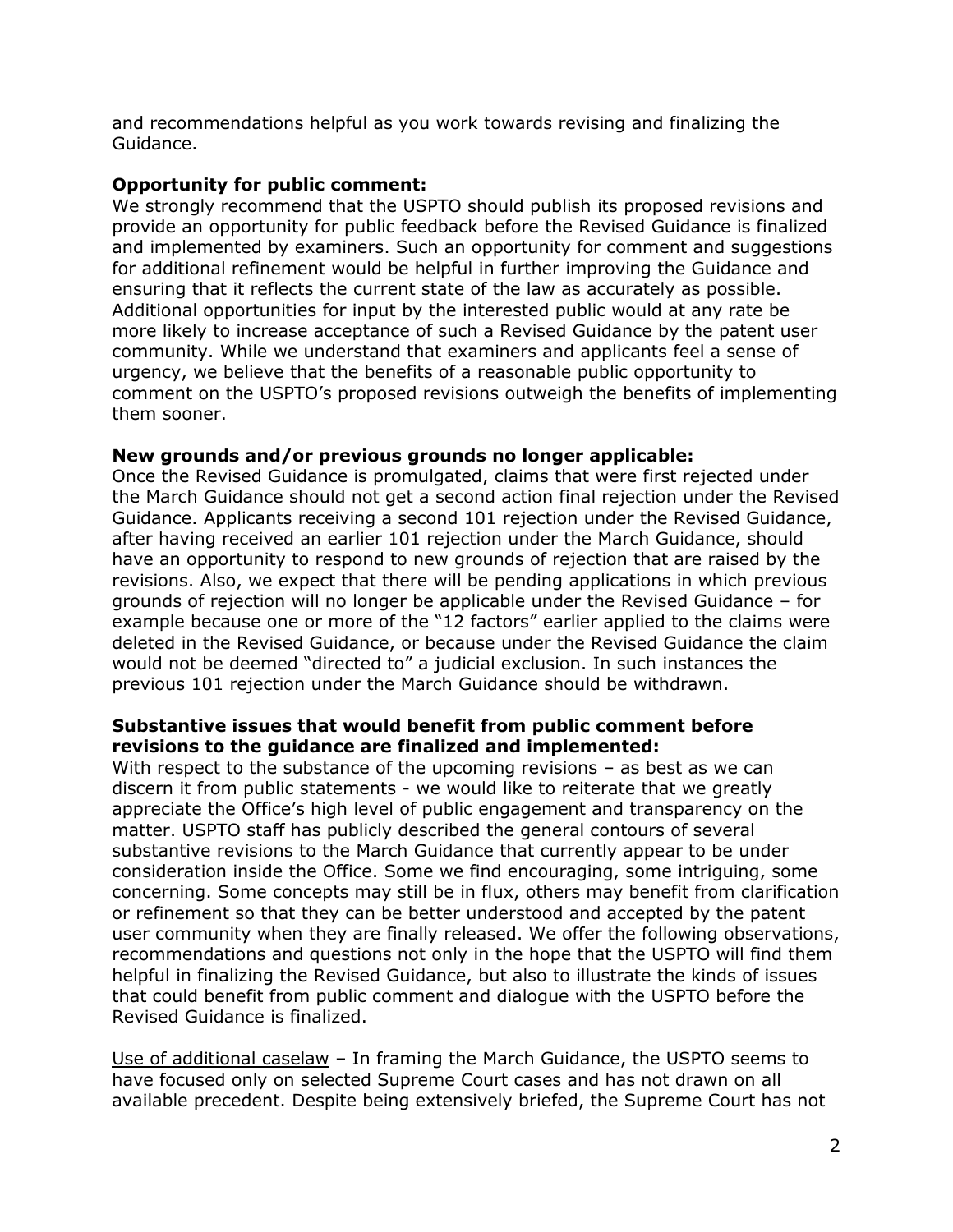overruled or distinguished *Parke-Davis*, *Merck v Olin Mathieson*, *In re Kratz*, *In re Bergstrom* and other cases. To the extent these and other cases are not clearly inconsistent with recent Supreme Court decisions, they remain good law until the courts say otherwise, and it should not fall to the PTO to administratively abrogate them by giving them the "silent treatment." For example, even accepting that the Supreme Court has found patentable subject matter when there were "markedly different characteristics," this standard is not inconsistent with Judge Hand's "different in kind" concept in *Parke-Davis*. Likewise, the Fourth Circuit's focus on the strikingly advantageous properties of the claimed enriched vitamin B12 preparations in *Merck v. Olin Mathieson* is consistent with (and serves as an illustrative contrast to) *Myriad's* concern that the patentee in that case did "not create anything" that was sufficiently distinctive and newly useful. Lower court precedent should be deemed abrogated only to the extent it is *clearly inconsistent* with Supreme Court precedent. Moreover, the USPTO should take this opportunity to consider the Supreme Court's Tariff Act cases, *Hartranft* and *Anheuser-Busch*, which were relied on in its later subject matter eligibility decisions, for further elucidation of factors that qualify a manufactured article as a "manufacture" within the meaning of Section 101 of the Patent Act.

Closer reading of Supreme Court and other case law – Additional insight can be gleaned by a closer reading of those Supreme Court cases on which the USPTO has focused. We find that Supreme Court cases dealing with patentable subject matter are generally framed in broad conceptual brushes, but they are decided on the specific facts presented. We urge the USPTO to closely scrutinize the particular claims at issue in each precedential case, and where necessary analyze the record to appreciate the scope of the claimed subject matter considered by the Supreme Court. We believe that such an analysis will help the USPTO to more accurately put the Court's decisions in context and properly apply the concepts they set forth.

For example, at the September 17 BCP Forum, in response to comments about rejections for diagnostic claims and methods of treatment, USPTO staff suggested that the Office may view the claims in *Mayo* as "treatment claims." But in the text of the *Mayo* decision, the Court explicitly noted that the claims lacked a treatment step. *Mayo* at 1296.

Similarly, as support for the Guidance's discussion of gun powder and for rejections of multipart vaccine formulations, USPTO staff cited *Funk Bros*. But a look at the actual claims at issue in *Funk Bros*., paired with a faithful reading of the decision, reveals that the principle set forth in that case is not that combinations of naturallyoccurring products are generally ineligible (or even that they are presumed ineligible absent some additional showing). The principle set forth in *Funk Bros*. (as reiterated and relied on in the *AMP* decision) was that a product of nature cannot be claimed simply by using claim limitations that define the claimed product by nothing other than its natural properties.<sup>1</sup> A flaw in the claim of *Funk Bros.* was the inability of being able to point to a meaningful advance such as modifications that make the

 $\overline{a}$ 

 $1$  Accord the "metal cases," which featured claims such as: "substantially pure tungsten having ductility and high tensile strength;" or "a form of vanadium which is ductile and homogeneous."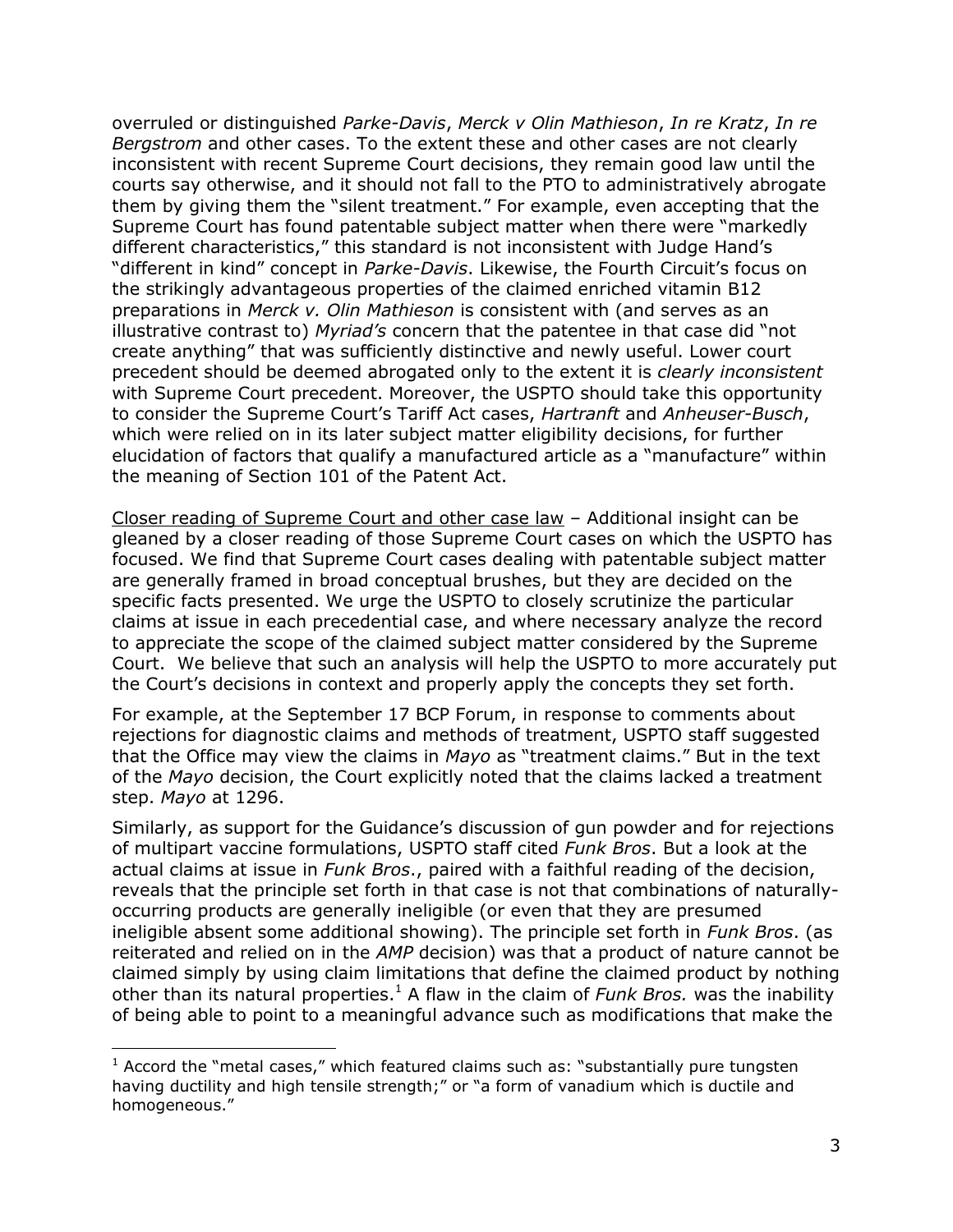claimed bacterial aggregation "function in new ways" or "enlarge its range of utilities." These two examples illustrate opportunities where the USPTO could extract additional guidance through closer scrutiny of the claims at issue in each case, and by reading the language of the decision through the lens of the claims rather than – more dangerously - according to "what the Court really meant to say."

Use of "function" to demonstrate patent-eligibility - We are greatly intrigued by this concept and would much appreciate further clarification of what the USPTO means and how it expects such evidence is to be used in the analysis. To draw on the USPTO's amazonic acid example: would the applicant have to show that purifying amazonic acid gave it a biological activity that it doesn't have in nature? That may be difficult or impossible, because the applicant may have no clue what amazonic acid naturally does in the leaf. Moreover, sometimes the industrial usefulness of a claimed molecule is based on the very "function" it has in nature – like the new antibiotic composition, or the new substantially pure lignocellulase enzyme. Or does the USPTO mean by considering "function" that purifying amazonic acid allows skilled persons to formulate it into tablets, to administer it at a precise dose with a predictable pharmacokinetic and pharmacodynamic profile, and for the first time to treat human disease while avoiding side-effects, and that in this sense purifying it conferred a new "function" as disease-treating agent? We believe that this conclusion is supported in the case law (see above). Case law also supports the concept that even if a function is known for a natural substance, patent eligibility may be further buttressed by evidence that any "function" is enhanced by purification or enrichment, such as an  $IC_{50}$  that is greatly increased over raw preparations out of a bacterial fermentate, or the absence of impurities (specified or not) that would otherwise make cruder preparations unsuitable for human administration. Moreover, is evidence of "function" going to be a threshold matter or does the USPTO expect it to be applied mainly in rebuttal?

At any rate, we recommend that any "functional" distinctions of the claimed invention over the naturally-occurring thing not be used merely as evidence of structural differences, but rather as evidence that can be sufficient without more to support patentable distinctions over the natural product. The Revised Guidance should emphasize that even absent chemical modifications, purification or enrichment *can* give rise to preparations that are every bit as "distinctive" in "name, character, or use," having characteristics "markedly different" from the natural state, or demonstrating an "enlargement in the range of … utility." We recommend that the USPTO seek inspiration in the case law when developing additional examples to illustrate this point. Good fodder for such examples can be found in *Parke-Davis'* remarkable distinctions between purified adrenaline salt vs. the older medicinal powders of shriveled adrenal glands, or in the great advantages of enriched preparations of pure vitamin B12 which the *Merck* court contrasted to the disgusting earlier raw beef liver extracts that had, up to that time, been the only treatment for pernicious anemia. As in those cases, eligibility is not negated simply because the new, real-world usefulness of the claimed preparation depends in part on inherent, natural chemical properties of the natural compound. Such a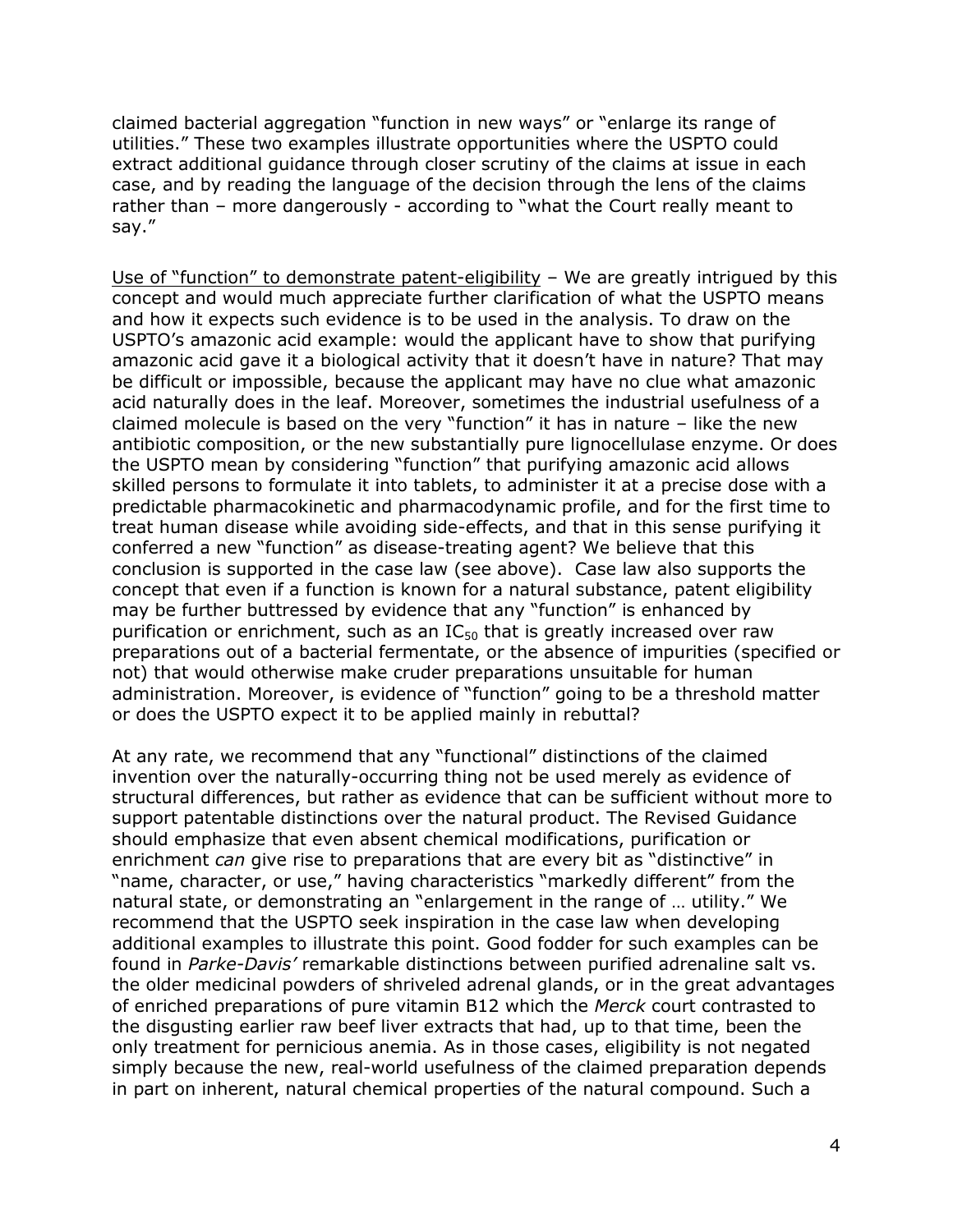rule would exclude far too much because, as the courts have noted, everything operates according to natural laws.

On the use of claim interpretation – We urge the USPTO to ensure that examiners more clearly set forth their claim interpretation and define precisely what they regard as the judicial exclusion and how it is captured by the claim. The Revised Guidance should remind examiners that limitations such as "… and a *pharmaceutically acceptable* carrier"; "a *diagnostic* composition"; "a *treatmenteffective* amount…"; "a *washing* liquor, comprising …"; "*diagnosing* a patient as having…" meaningfully limit the claim, have patentable significance, and cannot be discounted. We have seen instances where examiners, after cursory reference to a broadest reasonable claim interpretation, have improperly generalized claims and claim limitations in order to extract a law or product of nature out of an eligible product or process. In so doing, examiners read important limitations out of a claim and, once this is done, unsurprisingly argue that the resulting claim encompasses something that occurs naturally. For example: a natural antibiotic molecule that is secreted into moist soil by a fungus may be dissolved in environmental water, but this is a far cry from a purified antibiotic that is formulated in sterile, pyrogen-free injectable saline. Examiners should not treat both as just "antibiotic in water," but should instead give weight to the "pharmaceutically acceptable" limitation. Similarly, if a claimed diagnostic method requires a laboratory process having individual steps and instrumentalities that were known, but is limited to specific adaptations of those steps to apply a newly discovered law of nature, then the claim should not be deemed to merely recite a law of nature *per se* followed by instruction to "apply it." This is the case for both the laboratory reagents or instruments specified to be used in the process as well as the "informatic" and other analytical steps, e.g. the recitation of novel data manipulation steps which are used, in the context of the claim as a whole, to produce a diagnostic or prognostic score. In each case, the examiner should articulate her or his claim construction, taking care to give claim limitations their proper weight.

"Directed to" – The USPTO suggests that limiting its 101 analysis only to claims that are "directed to" (rather than "reciting" or "incorporating") a natural phenomenon will narrow the funnel for claims that are analyzed for patent eligible subject matter. However, as communicated the concept still seems to be very much in flux, and is poorly understood at least by the patent user community. As an initial matter, we are concerned about the risk that examiners will reach foregone conclusions that a claim is "directed to" a judicial exclusion simply by what they define that judicial exclusion to be. For example, in a claimed method comprising "administering a treatment-effective amount of substantially pure amazonic acid to a patient having breast cancer," the examiner may define the judicial exclusion as "the scientific fact that substantially pure amazonic acid happens to have antibreast cancer activity." If so defined, the claim might easily be deemed "directed to" the judicial exclusion. If instead the judicial exclusion were defined simply as "amazonic acid," the outcome would likely be different. Accordingly, examiners should be required, as a first step, to define precisely what they regard as the applicable judicial exclusion and where it is recited in the claim. In doing so, the judicial exclusion must be defined narrowly.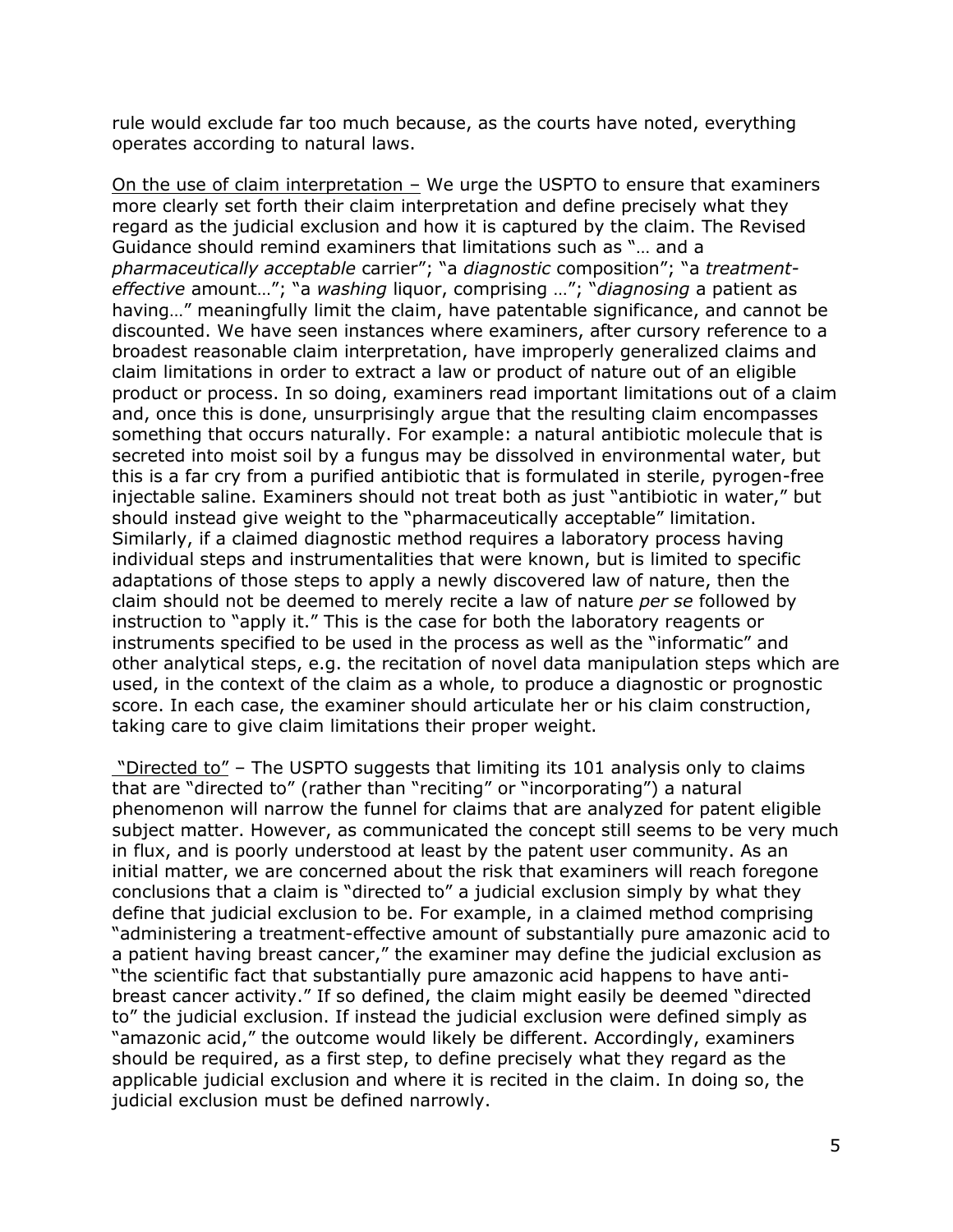The USPTO should also explore whether it can define circumstances under which it would be facially clear that a claim is not directed to a judicial exclusion. By analogy, ex-US jurisdictions have developed standard claim formats (such as Swiss-style and other use-limited composition claims) which ensure that patents for therapeutic drug-treatment methods do not encroach on a physician's ability to practice her or his art, and which therefore do not need to undergo a cumbersome examination for compliance with statutory exclusions of medical treatment methods. For present purposes, the recitation in the claim preamble of, for example, "a vaccine composition, comprising…" should be deemed on its face to be directed to just that: a vaccine composition. Not any conceivable composition. This is not to be confused with the recitation of so-called "magic words" or mere intended uses, because a vaccine composition is both structurally and functionally different from other conceivable compositions comprising the same molecule (as any person of skill in the art will appreciate), and thus represents both a meaningful limitation on claim scope and a specific practical application. The inquiry whether such a claim is directed to a judicial exclusion would thus be conducted against the backdrop of a presumption of eligibility (unlike under the current Guidance, which effectively triggers a presumption of ineligibility if a judicial exclusion is found to be present in the claim)

On the use of "preemption" - We also recommend that the USPTO not focus on "preemption" in defining when a claim is "directed to" a judicial exclusion. We believe that an inquiry that asks, as a condition of patentability, whether a claim forecloses others from accessing a judicial exclusion is not a reliable tool to determine patent-eligibility during examination. Such an inquiry would require examiners to think up alternative ways of practicing the invention, to speculate about whether skilled persons now or in the future would be able to access the natural thing, and to make judgment calls about how convenient or unencumbered such access must be. The only limit on such an exercise would be the examiner's own imagination. And in rebuttal, applicants would be put on record by having to draw non-infringing roadmaps that benefit only their competitors and no one else.

The case law identifies preemption only as (i) the policy underpinning of the Supreme Court's eligibility jurisprudence and (ii) at most as a confirmation whether an already arrived-at conclusion on eligibility conforms to that policy.<sup>2</sup> Accordingly, the need to make preemption or non-preemption findings should arise only in a

 $\overline{a}$ 

<sup>&</sup>lt;sup>2</sup> Mayo, 132 S. Ct. at 1302 ("The presence here of the basic underlying concern that these patents tie up too much future use of laws of nature simply reinforces our conclusion that the processes described in the patents are not patent eligible, while eliminating any temptation to depart from case law precedent."); *Alice Corp. v. CLS Bank Int'l*, slip op. at 13 ("This conclusion accords with the preemption concern that undergirds our §101 jurisprudence.").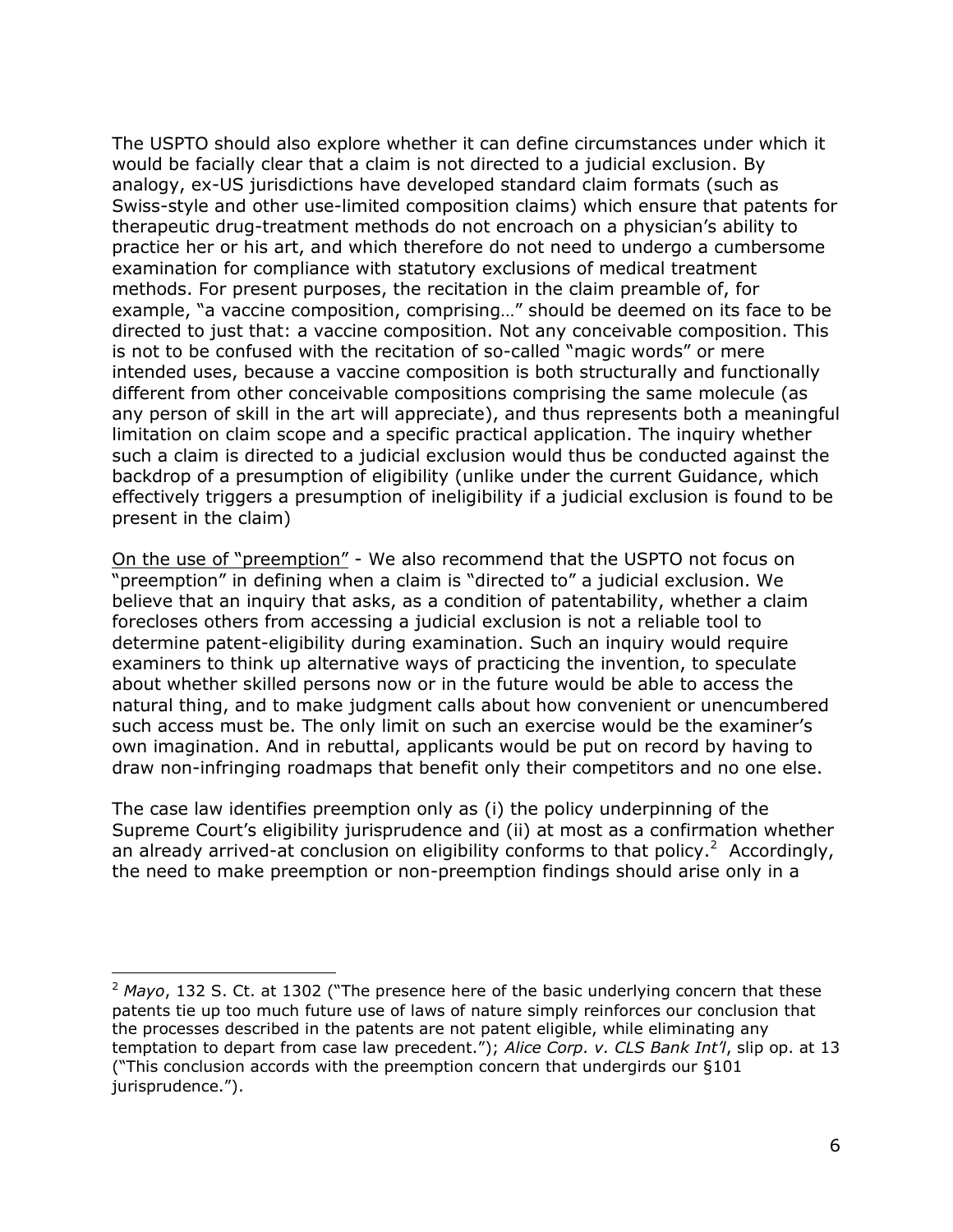subsidiary setting when special circumstances make it necessary to corroborate a decision that a claim is or is not "directed to" a judicial exclusion. $3$ 

A "unified analysis" - The USPTO should continue to be conscious of the different approaches the Supreme Court has taken when it explored the patent-eligibility of processes on the one hand, and compositions and articles on the other. *Alice* provides guidance as to how to analyze process claims based on abstract ideas. But, *Alice* set forth only "a" (not "the") framework for an eligibility analysis that was particularly suited for the kind of claimed subject matter at issue. Its mode of analysis does not necessarily apply in the same way to compositions or manufactures, which have their own line of case law. None of the cases dealing with compositions and manufactures - *Myriad, J.E.M. Ag-Supply, Chakarabrty, Funk Bros. -* has applied an "inventive concept/significantly more" analysis. The *Alice* opinion doesn't even mention these cases, with the exception of *Myriad,* which is only cited for generic older quotes therein. And, conversely, *Myriad* makes no mention of the "process" cases - *Benson*, *Flook*, *Diehr*, and *Bilski* - that feature so prominently in *Alice*. This distinction is both conspicuous and significant.

While it is true that some of the claims involved in *Alice* were formally drawn to computer-readable media and systems, the decision is by any reasonable reading a decision about process claims. The petitioner had conceded that its media claims stand and fall with the method claims. Moreover, unlike other technologies, the computer-implemented arts have long developed unique claiming practices under which process claims are commonly recast in the form of media or device claims that employ substantially the same language and are arguably coextensive in scope. Alice's system claims could thus be disposed of on the same grounds as its process claims: they were, in the Supreme Court's view, "no different in substance," i.e. they claimed the same ineligible process in a different guise.

The Supreme Court may have applied an "inventive concept" / "add enough" analysis when it discerned abstract ideas, laws of nature and natural phenomena in disembodied methods and processes. But when it encountered physical compositions and articles, it engaged in a less intrinsic, and more comparative analysis that queried whether the claimed thing has a "distinctive name, character or use" compared to the natural thing, has "markedly different characteristics," or enlarges its "range of utility." The Court's varied approaches in different cases underscore that inventions derived from nature may be patent-eligible for a variety of different reasons, depending on the claims and facts of a given case, and that there is no one-size-fits-all approach for satisfying section 101. In each of its cases, the Court's mode of analysis was informed by, and suited to, the particular claimed

 $\overline{a}$ 

 $3$  For example, if an applicant were to claim "a plastic, glass, or ceramic container containing an isolated nucleic acid of SEQ:ID 1 and a suitable solvent," the examiner may argue that it is impossible to make or use an isolated nucleic acid without a container and a solvent, so that such a claim, even though formally directed to a container, is for any conceivable purpose coextensive with a claim to the isolated nucleic acid itself and may be deemed "directed to" it. The burden would then be on the applicant to argue that the claim contains limitations that do not foreclose others from accessing the natural phenomenon.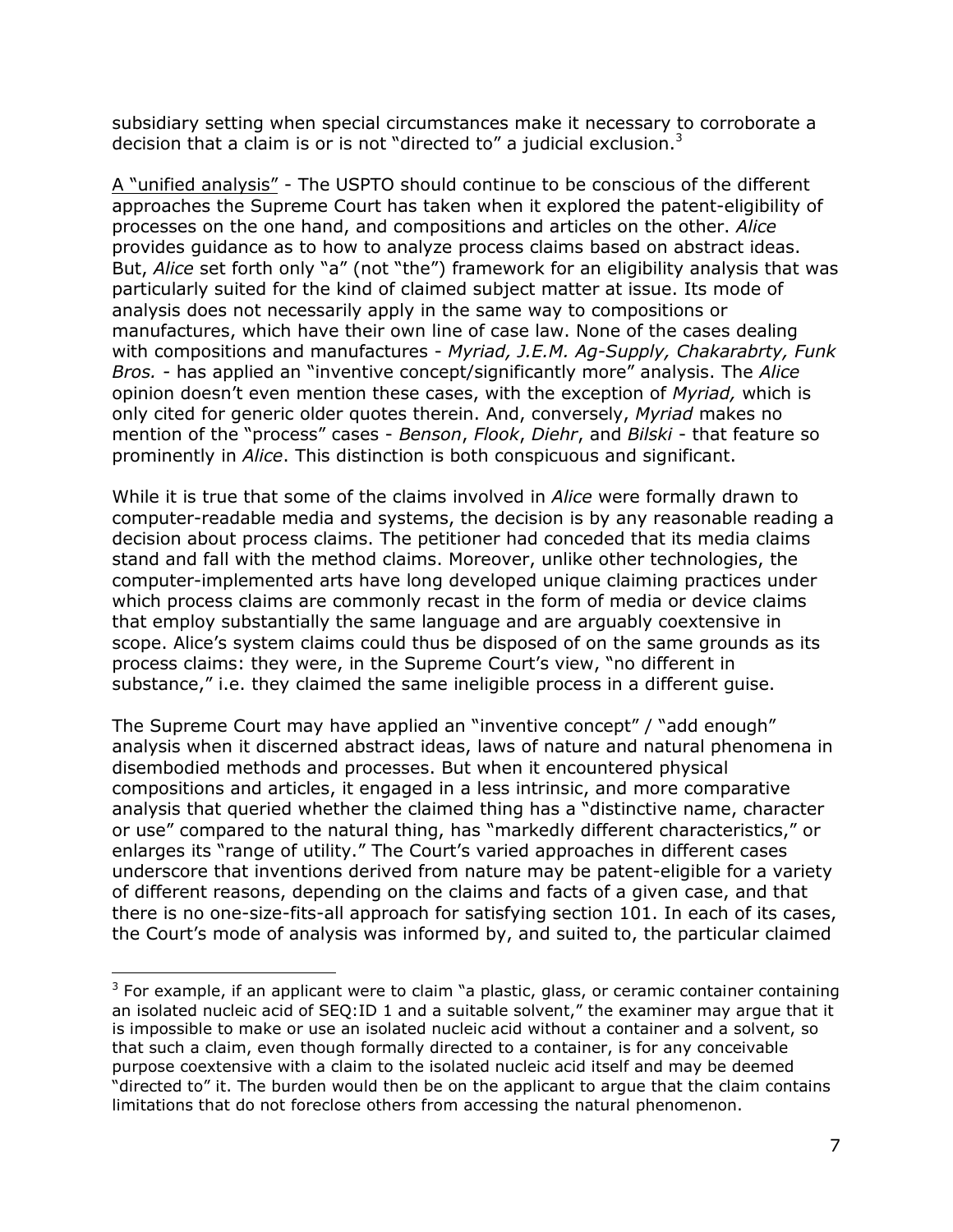subject matter at issue. For example, it is nonsensical to analyze a claim reciting an abstract idea by querying whether the claimed invention has "markedly different characteristics," has "enlargement of the range of … utility," or a "distinctive name, character, or use" relative to the underlying abstract idea or any other idea. Instead, such a claim is much more amenable to asking whether the inventor has done "more than simply stating [an] abstract idea while adding the words 'apply it.'" In the same vein, a claim to a modified bacterium is clearly more amenable to a "markedly different characteristics" or "enlargement of the range of … utility" analysis than it is to the question whether the claimed bacterium is an inventive "application" of a naturally-occurring one.

Even assuming that *Alice* (and the cases cited in *Alice*) can properly be understood to apply to compositions of matter, the Office must be aware that the Supreme Court has taken great pains to emphasize how its prior precedent on subject matter eligibility has always been fully consistent with its more recently-decided cases. Accordingly, if the Court indeed intends for *Mayo* and *Alice* to apply to compositions and manufactures, then the "inventive concept"<sup>4</sup> requirement that was "made explicit" in these two cases (*Alice*, at n. 3) must have been satisfied by the "markedly different characteristics" and "potential for significant utility" that were displayed by Chakrabarty's bacterium. Certainly, nothing in *Alice* suggests that highly relevant concepts such as "distinctive name, character or use," "markedly different characteristics," or "enlargement of the range of … utility," cannot or should not be a primary focus for composition and manufacture claims undergoing examination for patentable subject matter. Accordingly, the Revised Guidance should ensure that these important considerations are not, in practice, displaced or relegated to secondary status by examiners who may be encouraged to shoehorn composition or manufacture claims into a more intrinsic, and subjective, "inventive concept" analysis when doing so would not be appropriate for the particular claim at hand. A single analytical framework for all claim types, if the USPTO feels compelled to adopt one, would have to be sufficiently flexible to account for the Supreme Court's varied guidance on the different ways for finding claims eligible under its body of precedent.

 $\overline{\phantom{a}}$ 

 $4$  The Revised Guidance should also reiterate that the "inventive concept" approach, even when applied, does not mean that a claim must satisfy a "quasi-obviousness" analysis as a threshold inquiry under Section 101. Such an analysis would not only improperly render Section 103 redundant, but would make the "eligibility" inquiry a "moving target" that constantly changes with the evolution of science and technology, rather than a standard based on what exists in nature, as the judicial exception was intended to be. Such a reading of the "inventive concept" approach would plainly risk "eviscerating patent law," against the Supreme Court's repeated warnings.